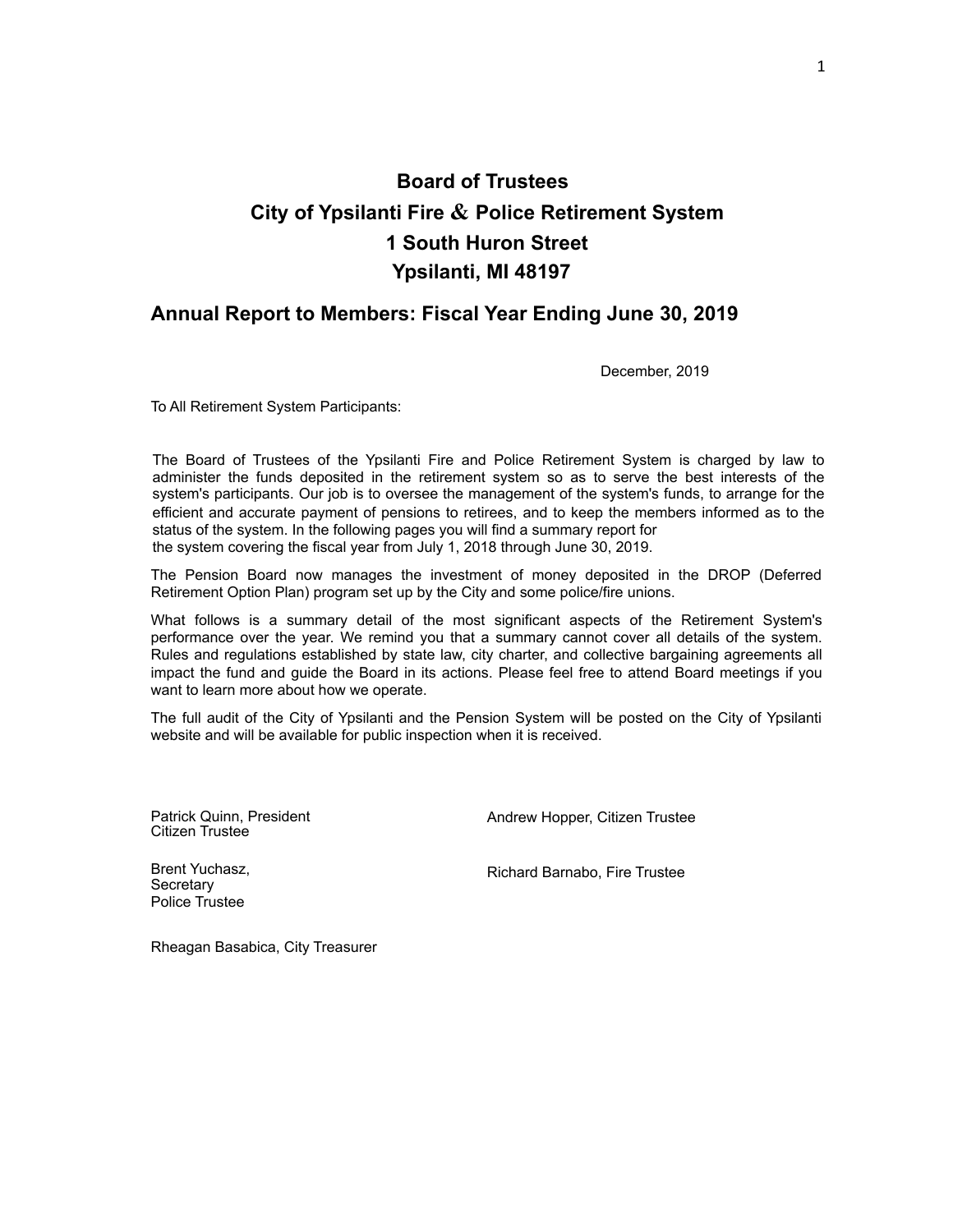# **Active Members and Beneficiaries**

| As of: June 30, 2019: | Retirees and beneficiaries receiving pensions: 118<br>Active members include DROP members: 48 |
|-----------------------|-----------------------------------------------------------------------------------------------|
| As of: June 30, 2018: | Retirees and beneficiaries receiving pensions: 119<br>Active members include DROP members: 39 |
| As of: June 30, 2017: | Retirees and beneficiaries receiving pensions: 117<br>Active members include DROP members: 41 |

# **Average Annual Pension Benefit**

| As of: June 30, 2019 | \$27,879 |
|----------------------|----------|
| As of: June 30, 2018 | \$27.184 |
| As of: June 30, 2017 | \$26.860 |

# **Minimum Pension Benefit**

Effective July 1, 2019 the Board Approved adjustments to keep the pension of long-time retirees from falling below the government-determined poverty level. This action makes the minimum pension being paid in 2019, \$14,507.00.

### **Total Annual Retirement Benefits Paid**

| As of: June 30, 2019 | \$3,289,766 |
|----------------------|-------------|
| As of: June 30, 2018 | \$3,231,343 |
| As of: June 30, 2017 | \$3,142,583 |
| As of: June 30, 2016 | \$2,833,133 |
| As of: June 30, 2015 | \$3,136,191 |
| As of: June 30, 2014 | \$3,078,288 |

### **Contribution Information**

| <b>Valuation Date</b> | <b>Payroll</b> | <b>Estimated Employer</b><br>Contribution | <b>Annual Required</b><br>Contribution |
|-----------------------|----------------|-------------------------------------------|----------------------------------------|
| June 30, 2019         | \$3,171,434    | 65.09%                                    | \$2,190,001                            |
| June 30, 2018         | \$2,794,588    | 68.34%                                    | \$2,026,129                            |
| June 30, 2017         | \$2,844,954    | 49.31%                                    | \$1,517,319                            |
| June 30, 2016         | \$3,298,809    | 44.24%                                    | \$1,466,260                            |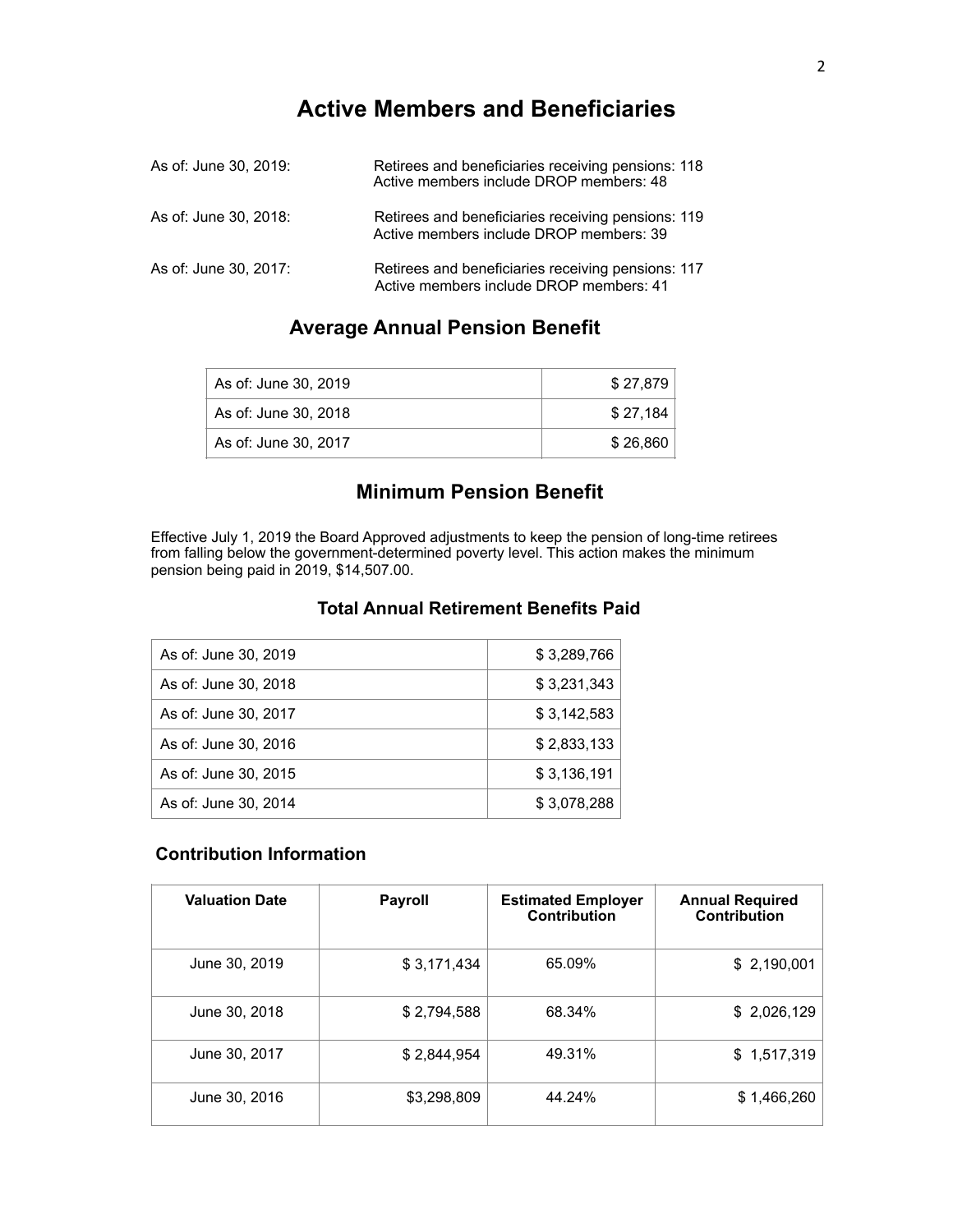Estimated Employer Contribution Breaks Down as:

| City's Normal Cost                       | 19.36% |
|------------------------------------------|--------|
| Less: Members' Contributions             | 7.22%  |
| Equals City's Net Normal Net Cost        | 12.14% |
| <b>Plus Unfunded Accrued Liabilities</b> | 52.95% |
| <b>Equals City Required Contribution</b> | 65.09% |

#### **For the Fiscal Year 18-19, the City of Ypsilanti has contributed 100% of the Annual Required Contribution**

Assumptions used by the Board for Actuarial Purposes:

| 1. Assumed Rate of Investment Return:                                  | 7.0%                 |
|------------------------------------------------------------------------|----------------------|
| 1. Assumed Rate of Long Term wage inflation:                           | $3.0\%$              |
| 3. Smoothing Method used to determine funding value of assets:         | 5 Years              |
| 4. Amortization period used for funding actuarial accrued liabilities: | 19 years             |
| 5. Actuarial cost method:                                              | Individual Entry Age |
|                                                                        |                      |

### **Funded Ratio**

Using GASB Statements No. 67 and No. 68, Funded Ratio as of June 30, 2019, was 52.6%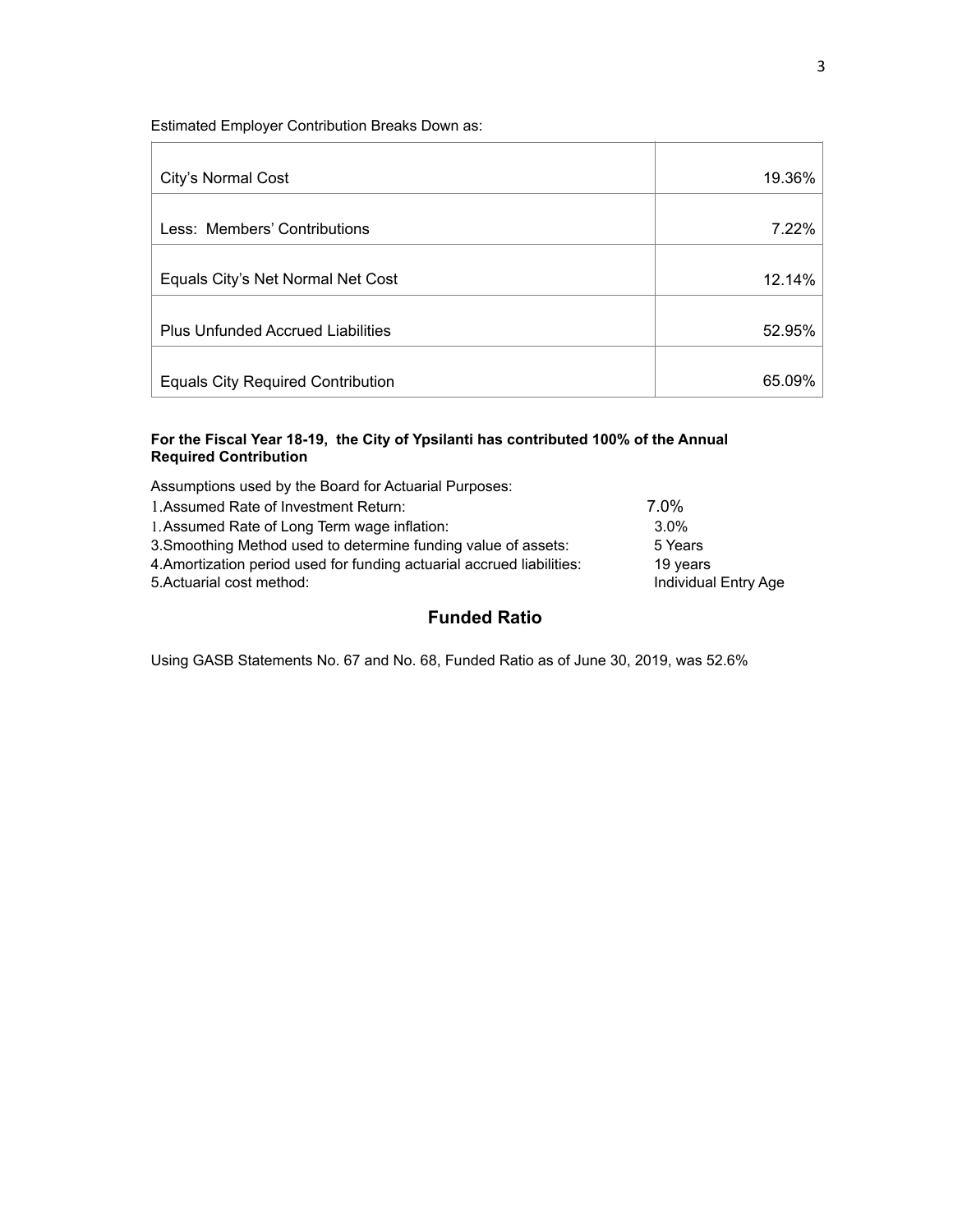# **Investment Fiduciaries of the Fund**

| Actuaries:                   | Gabriel, Roeder, Smith and Company                                                                                                                    |
|------------------------------|-------------------------------------------------------------------------------------------------------------------------------------------------------|
| Auditors:                    | Rahman Robson<br><b>Certified Public Accountants</b>                                                                                                  |
| <b>Financial Consultant:</b> | Robert S. Diskin<br>Raymond James Financial Services                                                                                                  |
| Legal Counsel:               | VanOverbeke, Michaud $&$ Timmony, P.C.                                                                                                                |
| Money Managers:              | Essex Investment Management Co.<br>Stonebridge Capital Advisors.<br><b>Orleans Capital Management</b><br><b>Orleans Strategic Dividend Management</b> |
| Mutual Funds:                | First Eagle Overseas Fund                                                                                                                             |

# **Retirement Fund Market Value**

| Market Value-June 30,2019 | \$25.338.143 |
|---------------------------|--------------|
| Market Value-June 30,2018 | \$26,601.763 |
| Market Value-June 30,2017 | \$26.659.246 |

## **Investment Performance (net of fees) Fiscal Year 2018-2019: 10.34%**

# **Investment Performance (net of fees) on a rolling calendar year basis:**

| -7.79% |
|--------|
| 4.17%  |
| 3.58%  |
| 6.78%  |
| 8.49%  |
|        |

### **Investment Allocations as of June 30, 2019**

| <b>Domestic Stocks</b>        | \$13,717,623 | 55.49% |
|-------------------------------|--------------|--------|
| <b>International Equities</b> | \$3,916,433  | 15.85% |
| Fixed Income                  | \$5,494,238  | 22.23% |
| Cash Equivalents              | \$1,588,621  | 6.43%  |